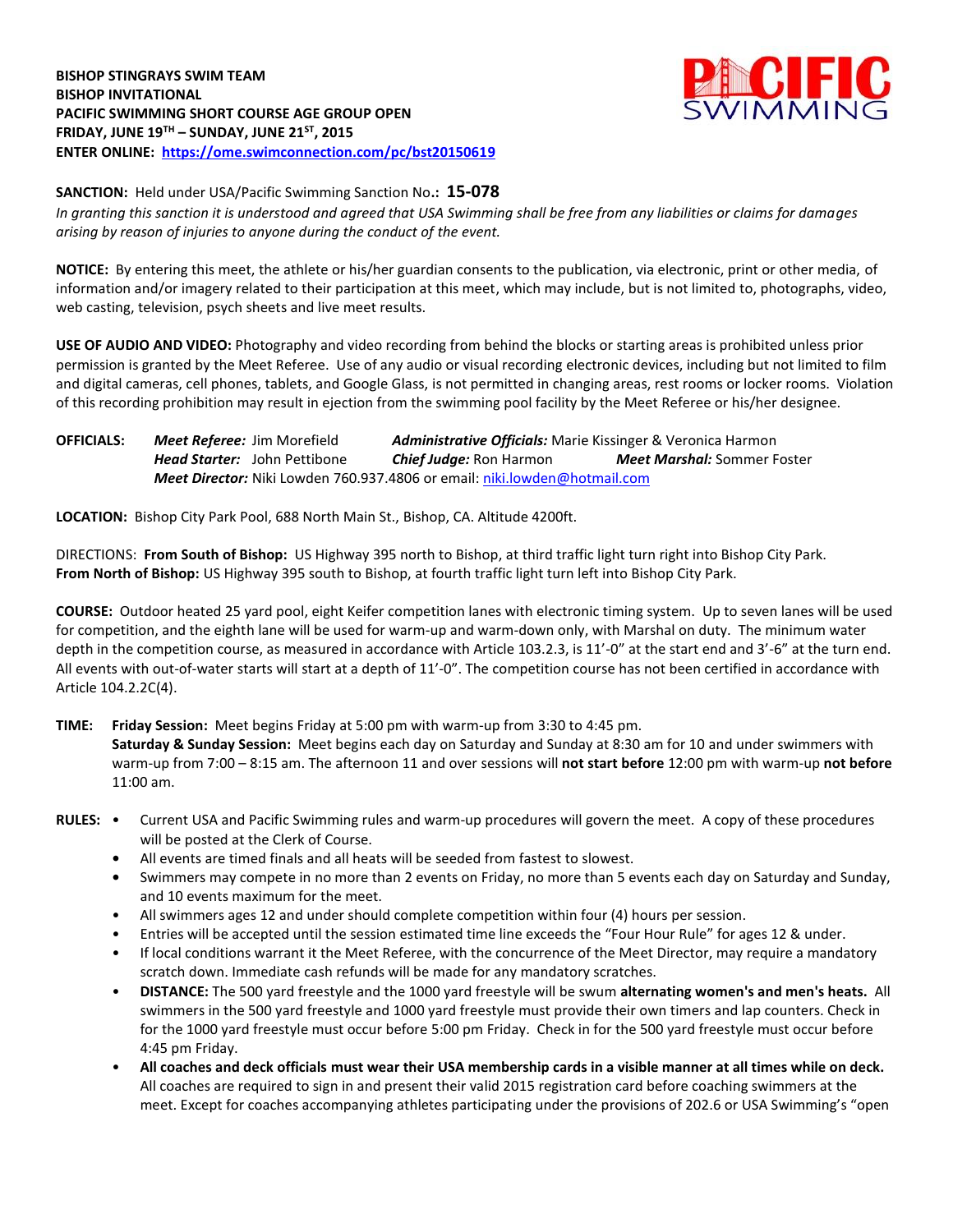border" policy, all persons acting in any coaching capacity must show proof of current USA Swimming coach membership.

## **RELAYS:**

- Relays will be deck entered at the Clerk of Course, where entry cards will be available.
- Relay entries are due by 9:00 am for the morning session, and by 30 minutes after the start of the afternoon session.
- Entry Fees of \$9 per relay are due with the entries or by Sunday at 8:30 am.
- Teams may enter as many relays as they wish. Relay swimmers must be entered in the meet (no relay-only swimmers), and must not be Unattached.
- Order of swimmers must be clearly marked on the relay card and shall not be changed after the lead swimmer is called to the blocks.

**UNACCOMPANIED SWIMMERS:** Any USA Swimming athlete-member competing at the meet must be accompanied by a USA Swimming member-coach for the purposes of athlete supervision during warm-up, competition and warm-down. If a coach-member of the athlete's USA Swimming Club does not attend the meet to serve in said supervisory capacity, it is the responsibility of the swimmer or the swimmer's legal guardian to arrange for supervision by a USA Swimming member-coach. The Meet Director or Meet Referee may assist the swimmer in making arrangements for such supervision; however, it is recommended that such arrangements be made in advance of the meet by the athlete's USA Swimming Club Member-Coach.

**RACING STARTS:** Each swimmer must be certified by a USA Swimming member-coach as being proficient in performing a racing start, or must start the race in the water. It is the responsibility of the swimmer or the swimmer's legal guardian to ensure compliance with this requirement.

**RESTRICTIONS:** the following prohibitions apply to all areas of the meet venue including the pool deck, locker rooms, spectator seating, standing areas, and all areas used by swimmers during the meet and during warm-up periods

- No smoking or use of tobacco products.
- No sale or use of alcoholic beverages.
- No glass containers.
- No use of cell phones in the locker rooms or behind the starting blocks.
- No animals or pets, not including guide dogs.
- Destructive devices, to include but not limited to, explosive devices and equipment, firearms (open or concealed), blades, knives, mace, stun guns and blunt objects are strictly prohibited in the swimming facility and its surrounding areas. If observed, the Meet Referee or his/her designee may ask that these devices be stored safely away from the public or removed from the facility. Noncompliance may result in the reporting to law enforcement authorities and ejection from the facility. Law enforcement officers (LEO) are exempt per applicable laws.
- Changing into or out of swimsuits other than in locker rooms or other designated areas is prohibited.
- There will be closed areas of the deck cooperation of swimmers, families and coaches will be appreciated.

## **ELIGIBILITY:**

- Swimmers must be current members of USA Swimming and enter their name and registration number on the meet entry card as they are shown on their Registration Card. If this is not done, it may be difficult to match the swimmer with the registration and times database. The meet host will check all swimmer registrations against the SWIMS database and if not found to be registered, the Meet Director shall accept the registration at the meet (a \$10 surcharge will be added to the regular registration fee). Duplicate registrations will be refunded by mail.
- Swimmers who enter as "pending" or "applied for" must be prepared to present their current card or register before being allowed to check in unless the Meet Director determines that they are validly pending.
- Disabled swimmers, attached or unattached, are welcome to attend this meet and should contact the Meet Referee regarding special accommodations on entry times and seeding per Pacific Swimming policy.
- The meet is open to all qualified swimmers.
- Entries with **"NO TIME" will be ACCEPTED for all events.**
- Swimmers 19 years of age and older may compete in the 8&Over and 13&Over events for time only, they will not receive awards or score points.

**ENTRIES:** All entries must be submitted using the swimmer's best short-course yards time for each event. Entries will be accepted by mail or online until the applicable deadline as shown below, or when a session is determined to be full and closed, whichever occurs first. Check the SwimConnection meet entries web site (below) for session open or closed status. **Any late entries received** will be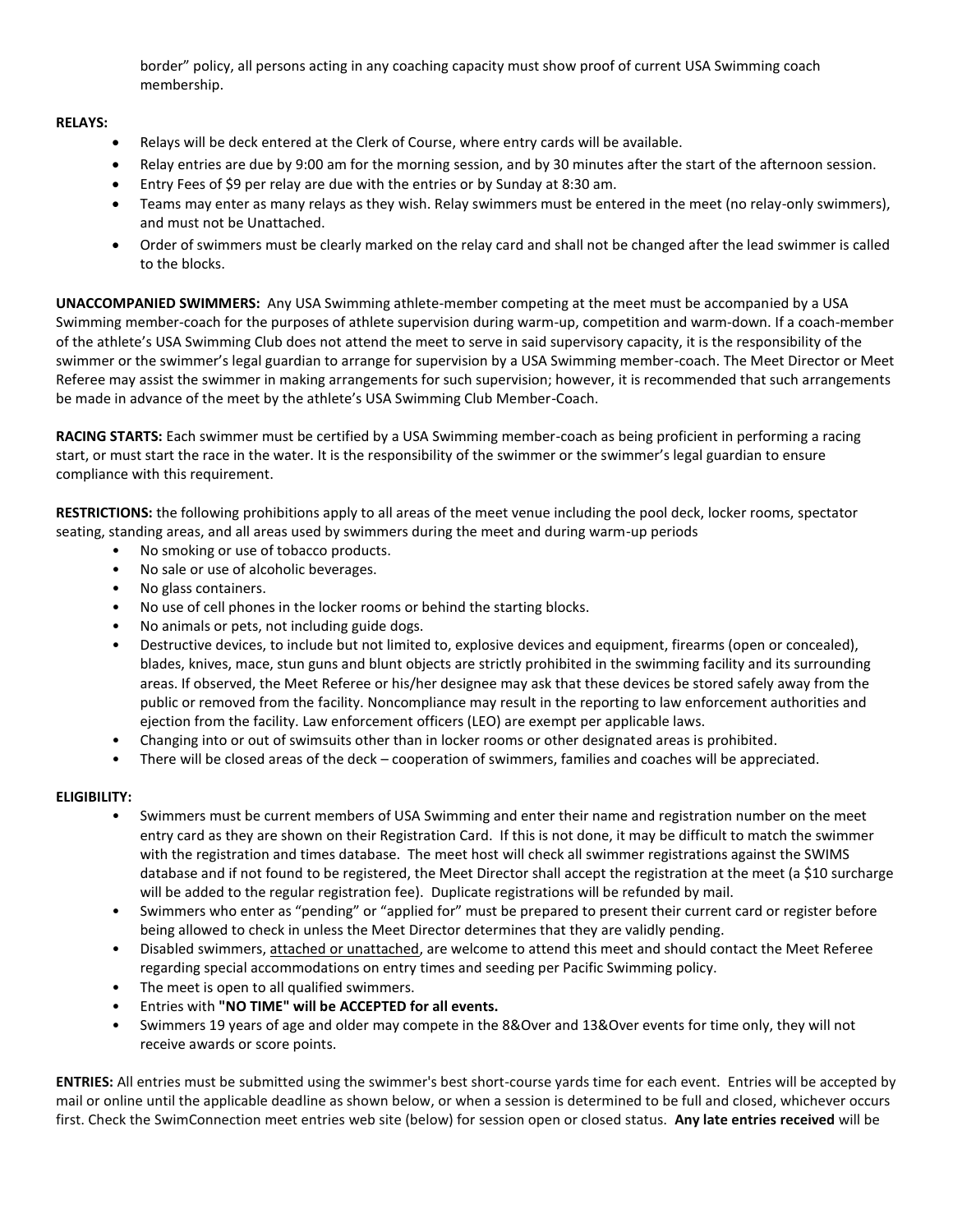held for possible conversion to deck entries at the meet. **Deck entries may be accepted at the meet (for time only, and subject to proof of USA Swimming registration), on a first-come first-served basis until the event is closed or the session is full.** Proof of registration shall only be via Deck Pass, USA Swimming Team Portal roster, presentation of paper registration card, or prior entry in the meet by the regular entry deadline. **Any Deck entries must be submitted at the meet, or by Wednesday, June 17, 2015 to [niki.lowden@hotmail.com.](mailto:niki.lowden@hotmail.com)**

**ENTRY FEES:** \$4.00 per individual event, \$9.00 per relay entry, plus a \$9.00 swimmer Participation Fee per swimmer to help cover meet expenses. NO REFUNDS except for mandatory scratch-downs.

**SWIMCONNECTION ENTRIES:** To enter online go to **<https://ome.swimconnection.com/pc/bst20150619>** to receive an immediate entry confirmation. Online entry requires payment by credit card using their secure site. The "billing information" email should be brought to the meet as proof of entry. Swim Connection, LLC charges a processing fee for this service, equal to \$1 per swimmer plus 5% of the total Entry Fees. Please note that the processing fee is a separate fee from the Entry Fees. If you do not wish to pay the processing fee, enter the meet using a mail entry. **Entering online is a convenience, is completely voluntary, and is in no way required or expected of a swimmer by Pacific Swimming.** Online entries will be accepted through **WEDNESDAY, JUNE 10, 2015 at 11:59 PM.**

**TEAMUNIFY ENTRIES:** ALL entries submitted via TeamUnify must first be both committed and approved by the submitting team by 11:59 pm Wednesday, June 10, 2015, or when a session's estimated timeline exceeds 4 hours and is closed, whichever occurs first. Entries that are not committed and approved in TeamUnify are incomplete and will not be accepted after a session closes.

**MAILED OR HAND DELIVERED ENTRIES**: Entries must be on the attached consolidated entry form. Forms must be filled out completely and printed clearly*.* Entries must be postmarked by midnight, **MONDAY, JUNE 8, 2015** or hand delivered by **WEDNESDAY, JUNE 10, 2015**. Requests for confirmation of receipt of entries should include a self-addressed envelope.

| Make check payable to: BST |                                          |  |                                                                                             |  |  |  |  |  |  |
|----------------------------|------------------------------------------|--|---------------------------------------------------------------------------------------------|--|--|--|--|--|--|
|                            | <b>Mail entries to:</b> Bishop Swim Team |  | <b>Hand deliver entries to:</b> Bishop City Park Pool $(5:00 \text{ PM} - 6:30 \text{ PM})$ |  |  |  |  |  |  |
|                            | $P.O.$ Box 1                             |  | Attention: Pam Hennarty                                                                     |  |  |  |  |  |  |
|                            | Bishop, CA 93515                         |  | 688 North Main Street                                                                       |  |  |  |  |  |  |
|                            |                                          |  | Bishop, CA 93514                                                                            |  |  |  |  |  |  |

**CHECK IN:** The meet will be deck seeded. Swimmers must check in at the Clerk-of-Course. Except for Friday distance events, the first four events of each session will close **30 minutes BEFORE** the start of the session. The remaining events shall be closed for seeding **30 minutes prior** to the estimated start of the first heat of the event. **Please see distance rules for special rules regarding the distance events.** Swimmers who do not check in will not be allowed to compete in the event.

**SCRATCHES:** Swimmers who must withdraw from an event after they have been seeded are requested to inform the referee immediately. Any swimmers not reporting for or competing in an individual timed final event *shall not* be penalized.

**AWARDS:** High Point Awards: Individual high point, runner up high point, and third place high point will be awarded to boys and girls for 8&Under, 9, 10, 11, 12, 13, 14, 15, 16, 17, and 18 ages. Individual Events: Ribbons for  $1<sup>st</sup> - 8<sup>th</sup>$  place will be awarded to 6&Under, 7, 8, 9, 10, 11, 12, 13, 14, 15, 16, 17, and 18 ages. Swimmers 19 years of age and older will not receive awards. **Note: High Point awards will be presented Sunday after each session. Individual awards and High Point awards not claimed must be picked up at the end of the meet. Each team is asked to designate a team representative to claim awards. NO AWARDS WILL BE MAILED.**

**ADMISSION:** Free. A three-day meet program will be available for a fee.

**SNACK BAR:** A snack bar will be available throughout the competition on Saturday and Sunday serving hot breakfast, hot lunches, snow cones, and other nutritious items and beverages.

**HOSPITALITY:** Coaches and working deck officials will be provided lunch. Hospitality will serve refreshments to coaches, working deck officials, timers and volunteers.

**TIMERS:** Clubs will be assigned lanes based on the number of club swimmers entered (host club will not be expected to time). All swimmers in the 500 yard freestyle and the 1000 yard freestyle must provide their own timers and lap counters.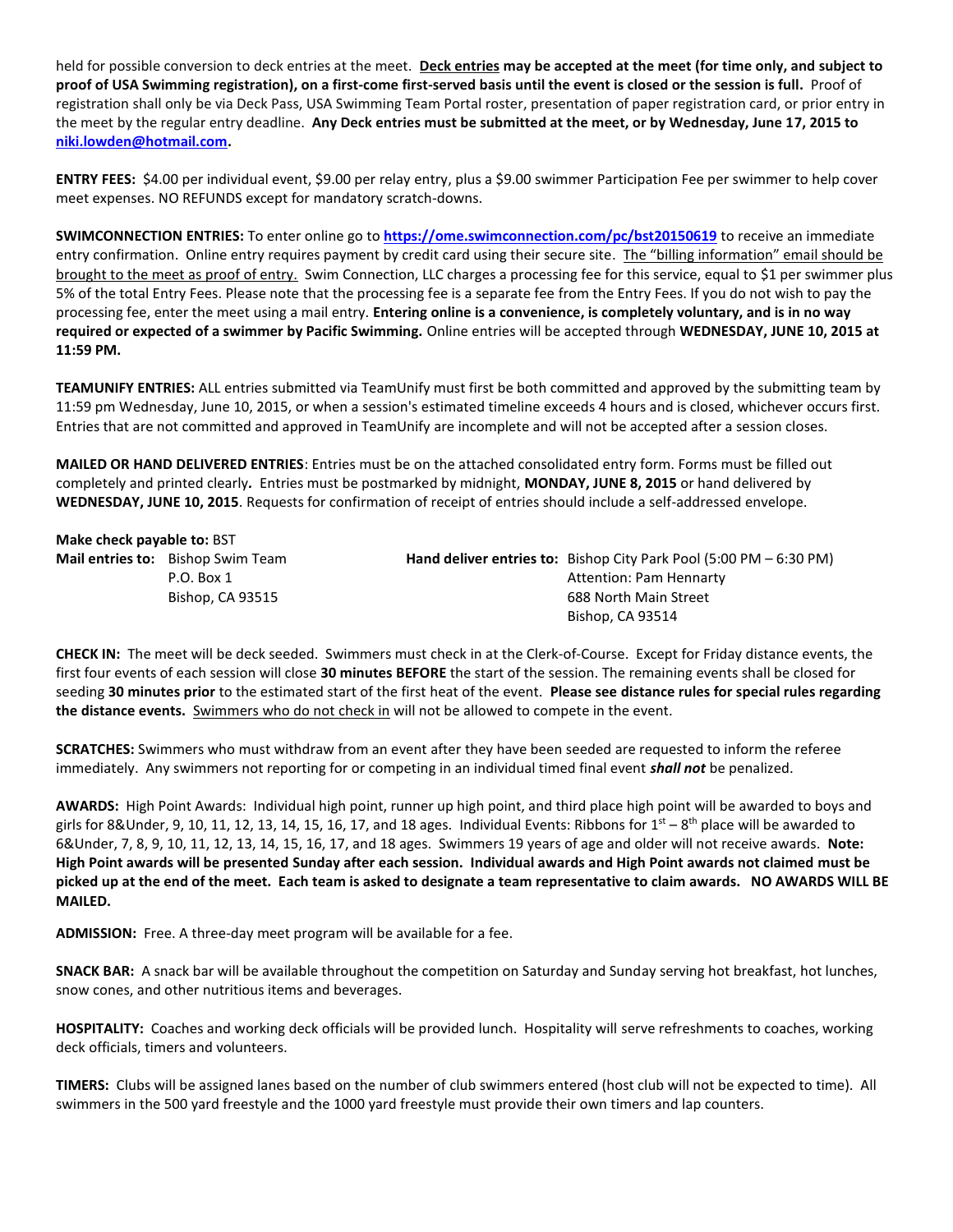**MINIMUM OFFICIALS:** All available USA Swimming certified officials are welcomed and encouraged to work at this meet. As the number of certified officials allows, interested parents/trainees are also welcome to shadow working officials for education and/or mentoring. Participating clubs are *requested* to provide at least the following number of certified and carded officials for each session:

| Club swimmers entered in session | <b>Trained and carded officials requested</b> |
|----------------------------------|-----------------------------------------------|
| $1 - 10$                         |                                               |
| $11 - 25$                        | 1                                             |
| 26-50                            | 2                                             |
| 51-75                            | 3                                             |
| 76-100                           | 4                                             |
| 101 or more                      | 5                                             |

## **EVENT SUMMARY**

|          | 8 & Under      | $9 - 10$       | $11 - 12$        | 13 & Over        | 8 & Over  |
|----------|----------------|----------------|------------------|------------------|-----------|
| Friday   |                |                |                  |                  | 400 IM    |
|          |                |                |                  |                  | 500 Free  |
|          |                |                |                  |                  | 1000 Free |
| Saturday | 100 IM         | 100 IM         | 100 IM           | 200 IM           |           |
|          | 50 Free        | 100 Free       | <b>100 Free</b>  | 100 Free         |           |
|          | 25 Fly         | 50 Fly         | 100 Back         | 200 Back         |           |
|          | 50 Back        | 100 Back       | 50 Fly           | 200 Fly          |           |
|          | 25 Breast      | 50 Breast      | 50 Breast        | 100 Breast       |           |
|          | 100 Free Relay | 200 Free Relay | 200 Medley Relay | 200 Medley Relay |           |
| Sunday   | 50 Fly         | 100 Fly        | <b>100 Fly</b>   | <b>100 Fly</b>   |           |
|          | 25 Back        | 50 Back        | 50 Back          | 100 Back         |           |
|          | 25 Free        | 200 Free       | 200 Free         | 200 Free         |           |
|          | 50 Breast      | 100 Breast     | 100 Breast       | 200 Breast       |           |
|          | 100 Free       | 50 Free        | 50 Free          | 50 Free          |           |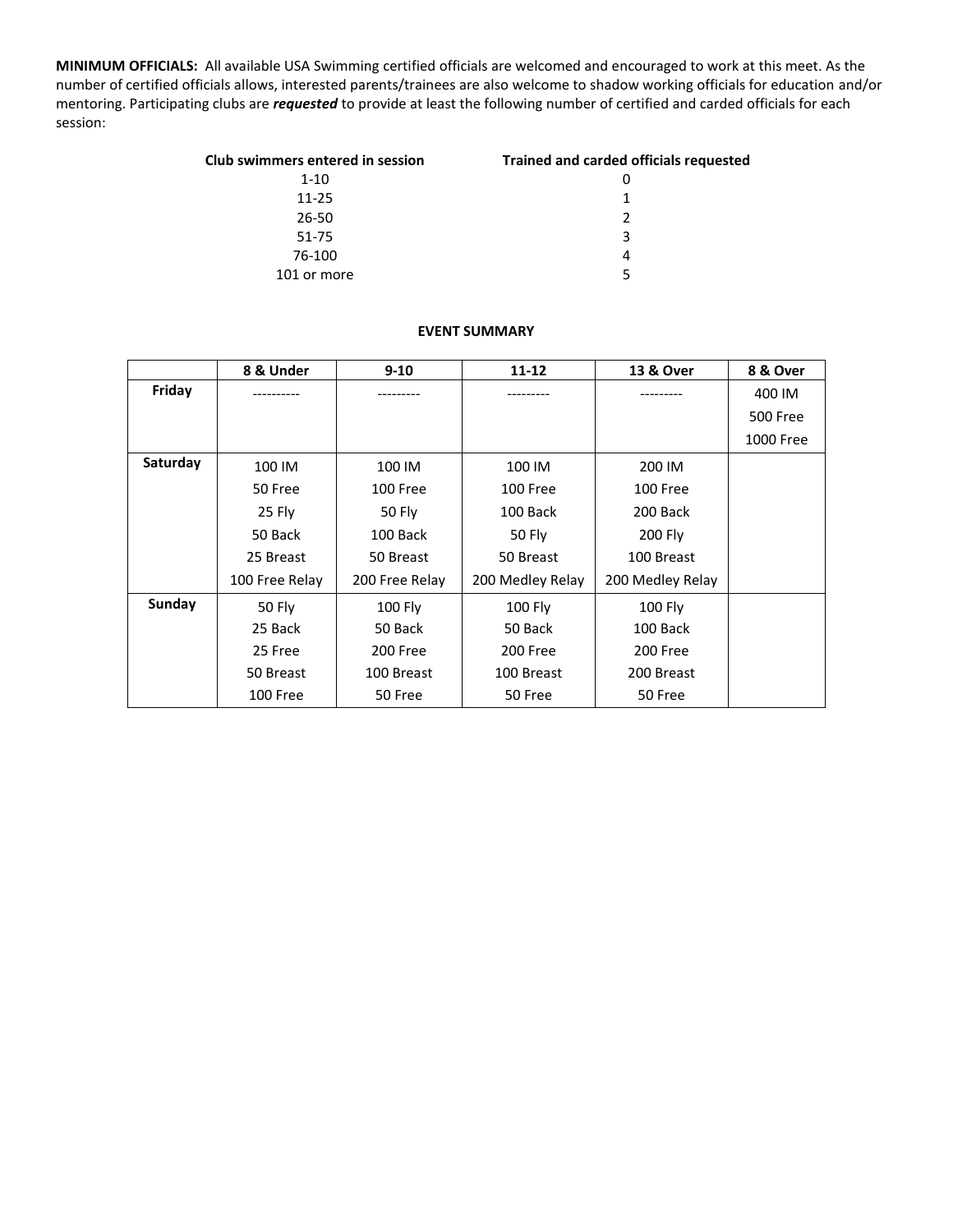| Friday, June 19, 2015 - PM Session                                       |          |                |  |  |  |  |  |
|--------------------------------------------------------------------------|----------|----------------|--|--|--|--|--|
| <b>Girls Event #</b><br><b>Boys Event #</b><br><b>Age Group</b><br>Event |          |                |  |  |  |  |  |
|                                                                          | 8 & Over | 400 IM         |  |  |  |  |  |
|                                                                          | 8 & Over | 500 Freestyle  |  |  |  |  |  |
|                                                                          | 8 & Over | 1000 Freestyle |  |  |  |  |  |

| Saturday, June 20, 2015 - AM Session |                  |                 |                        |  |  |  |  |  |
|--------------------------------------|------------------|-----------------|------------------------|--|--|--|--|--|
| Girls Event #                        | <b>Age Group</b> | Event           | <b>Boys Event</b><br># |  |  |  |  |  |
| 7                                    | $9 - 10$         | 100 IM          | 8                      |  |  |  |  |  |
| 9                                    | 8 & Under        | 100 IM          | 10                     |  |  |  |  |  |
| 11                                   | $9 - 10$         | 100 Freestyle   | 12                     |  |  |  |  |  |
| 13                                   | 8 & Under        | 50 Freestyle    | 14                     |  |  |  |  |  |
| 15                                   | $9 - 10$         | 50 Butterfly    | 16                     |  |  |  |  |  |
| 17                                   | 8 & Under        | 25 Butterfly    | 18                     |  |  |  |  |  |
| 19                                   | $9 - 10$         | 100 Backstroke  | 20                     |  |  |  |  |  |
| 21                                   | 8 & Under        | 50 Backstroke   | 22                     |  |  |  |  |  |
| 23                                   | $9 - 10$         | 50 Breaststroke | 24                     |  |  |  |  |  |
| 25                                   | 8 & Under        | 25 Breaststroke | 26                     |  |  |  |  |  |
| 27                                   | $9 - 10$         | 200 Free Relay  | 28                     |  |  |  |  |  |
| 29                                   | 8 & Under        | 100 Free Relay  | 30                     |  |  |  |  |  |

| Saturday, June 20, 2015 - AM Session |                  |                 | Sunday, June 21, 2015 - AM Session |               |                  |                  |                        |
|--------------------------------------|------------------|-----------------|------------------------------------|---------------|------------------|------------------|------------------------|
| Event#                               | <b>Age Group</b> | Event           | <b>Boys Event</b><br>#             | Girls Event # | <b>Age Group</b> | Event            | <b>Boys Event</b><br># |
| $\overline{7}$                       | $9 - 10$         | 100 IM          | 8                                  | 55            | $9 - 10$         | 100 Butterfly    | 56                     |
| 9                                    | 8 & Under        | 100 IM          | 10                                 | 57            | 8 & Under        | 50 Butterfly     | 58                     |
| 11                                   | $9 - 10$         | 100 Freestyle   | 12                                 | 59            | $9 - 10$         | 50 Backstroke    | 60                     |
| 13                                   | 8 & Under        | 50 Freestyle    | 14                                 | 61            | 8 & Under        | 25 Backstroke    | 62                     |
| 15                                   | $9 - 10$         | 50 Butterfly    | 16                                 | 63            | $9 - 10$         | 200 Freestyle    | 64                     |
| 17                                   | 8 & Under        | 25 Butterfly    | 18                                 | 65            | 8 & Under        | 25 Freestyle     | 66                     |
| 19                                   | $9 - 10$         | 100 Backstroke  | 20                                 | 67            | $9 - 10$         | 100 Breaststroke | 68                     |
| 21                                   | 8 & Under        | 50 Backstroke   | 22                                 | 69            | 8 & Under        | 50 Breaststroke  | 70                     |
| 23.                                  | $9 - 10$         | 50 Breaststroke | 24                                 | 71            | $9 - 10$         | 50 Freestyle     | 72                     |
| 25.                                  | 8 & Under        | 25 Breaststroke | 26                                 | 73            | 8 & Under        | 100 Freestyle    | 74                     |
|                                      |                  |                 |                                    |               |                  |                  |                        |

| Saturday, June 20, 2015 - PM Session |           |                  |    |  |  |  |  |  |
|--------------------------------------|-----------|------------------|----|--|--|--|--|--|
| 31                                   | 13 & Over | 200 IM           | 32 |  |  |  |  |  |
| 33                                   | $11 - 12$ | 100 IM           | 34 |  |  |  |  |  |
| 35                                   | 13 & Over | 100 Freestyle    | 36 |  |  |  |  |  |
| 37                                   | $11 - 12$ | 100 Freestyle    | 38 |  |  |  |  |  |
| 39                                   | 13 & Over | 200 Backstroke   | 40 |  |  |  |  |  |
| 41                                   | $11 - 12$ | 100 Backstroke   | 42 |  |  |  |  |  |
| 43                                   | 13 & Over | 200 Butterfly    | 44 |  |  |  |  |  |
| 45                                   | $11 - 12$ | 50 Butterfly     | 46 |  |  |  |  |  |
| 47                                   | 13 & Over | 100 Breaststroke | 48 |  |  |  |  |  |
| 49                                   | $11 - 12$ | 50 Breaststroke  | 50 |  |  |  |  |  |
| 51                                   | 13 & Over | 200 Medley Relay | 52 |  |  |  |  |  |
| 53                                   | $11 - 12$ | 200 Medley Relay | 54 |  |  |  |  |  |

|     |           | Saturday, June 20, 2015 - PM Session |    | Sunday, June 21, 2015 - PM Session |    |           |                  |    |
|-----|-----------|--------------------------------------|----|------------------------------------|----|-----------|------------------|----|
| 31  | 13 & Over | 200 IM                               | 32 |                                    | 75 | 13 & Over | 100 Butterfly    | 76 |
| 33  | $11 - 12$ | 100 IM                               | 34 |                                    | 77 | $11 - 12$ | 100 Butterfly    | 78 |
| 35. | 13 & Over | 100 Freestyle                        | 36 |                                    | 79 | 13 & Over | 100 Backstroke   | 80 |
| 37  | $11 - 12$ | 100 Freestyle                        | 38 |                                    | 81 | $11 - 12$ | 50 Backstroke    | 82 |
| 39  | 13 & Over | 200 Backstroke                       | 40 |                                    | 83 | 13 & Over | 200 Freestyle    | 84 |
| 41  | $11 - 12$ | 100 Backstroke                       | 42 |                                    | 85 | $11 - 12$ | 200 Freestyle    | 86 |
| 43  | 13 & Over | 200 Butterfly                        | 44 |                                    | 87 | 13 & Over | 200 Breaststroke | 88 |
| 45  | $11 - 12$ | 50 Butterfly                         | 46 |                                    | 89 | $11 - 12$ | 100 Breaststroke | 90 |
| 47  | 13 & Over | 100 Breaststroke                     | 48 |                                    | 91 | 13 & Over | 50 Freestyle     | 92 |
| 49  | $11 - 12$ | 50 Breaststroke                      | 50 |                                    | 93 | $11 - 12$ | 50 Freestyle     | 94 |